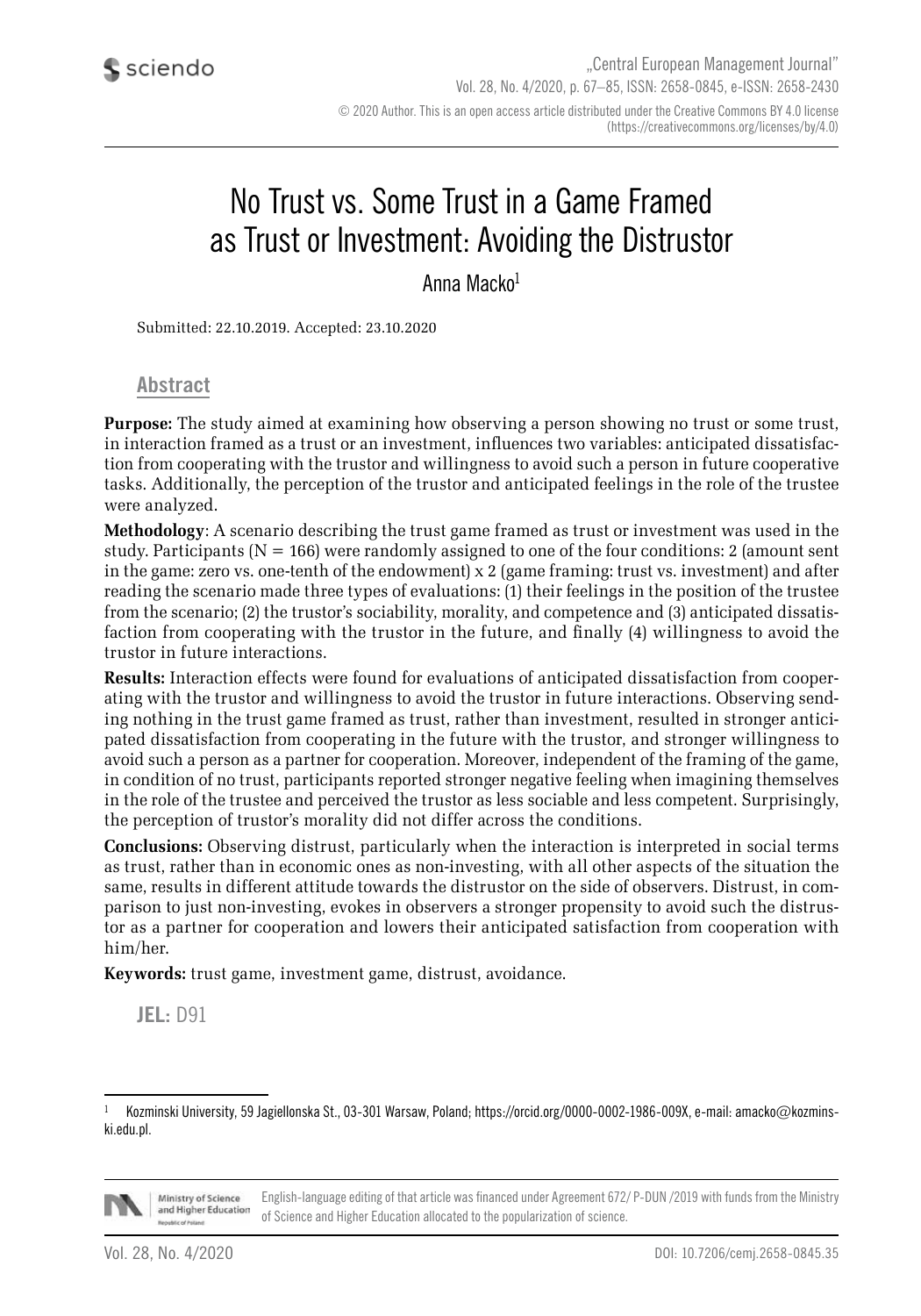# **Introduction**

Trust – "allowing oneself to be vulnerable to the exploitation by another person in order to achieve some benefit and reward" (Dunning, Fetchenhauer and Schloesser, 2016, p. 5) is an indispensable condition for social and market relations to function and thrive. Understanding better what drives people's decisions to trust others is of practical interest – since it would enable some actions that could increase trust, and subsequently improve the functioning of societies.

One of the most often used ways of measuring trusting behavior is the trust game (Berg, Dickhaut and McCabe, 1995). The trust game is a game between two players: the trustor and the trustee. In the standard version of the game, both players are endowed with some money. The trustor can send any amount from their endowment to the trustee. During money transmission, this amount is (usually) tripled. The trustee decides whether to send anything back to the trustor (Berg, Dickhaut and McCabe, 1995). The amount sent to the trustee is a measure of trust since the decision to pass the money stems from "a willingness to bet that another person will reciprocate a risky move (at the cost of themselves)" (Camerer, 2003, p. 85), while the amount sent back to the trustor is a measure of trustworthiness.

Dunning et al. (2014) showed that the tendency to transfer money in the trust game evokes feelings typical of a situation of norm compliance. Their respondents admitted that not sending any money would result in stronger negative arousal and tension than giving money despite low expectations regarding reciprocation. These emotions were significantly correlated with the decisions to transfer money (show trust). Thus, sending something in the trust game seems to be regulated by some kind of normative expectations. Dunning offered an interesting view on trust as being driven by the norm of showing respect (Dunning et al., 2014; Dunning et al., 2012, 2016). People facing a decision of trust are under the pressure of not sending a signal of questioning the character and moral integrity of people they are interacting with. Putting it simply, in line with the norm of respect, we should not insult other people when dealing with them; we should not call into question the character or goodwill of others, if they had not provided us with the evidence justifying such questioning. Consequently, when in the position of a trustor in the trust game, we should avoid sending nothing because it would confirm our negative evaluation of the trustee.

The violation of moral and social norms arouses punitive reactions in the victims and the observers. Thus, the lack of propensity to punish a particular behavior suggests that this behavior is not seen as a violation of any norm. Bicchieri, Xiao, and Maldoon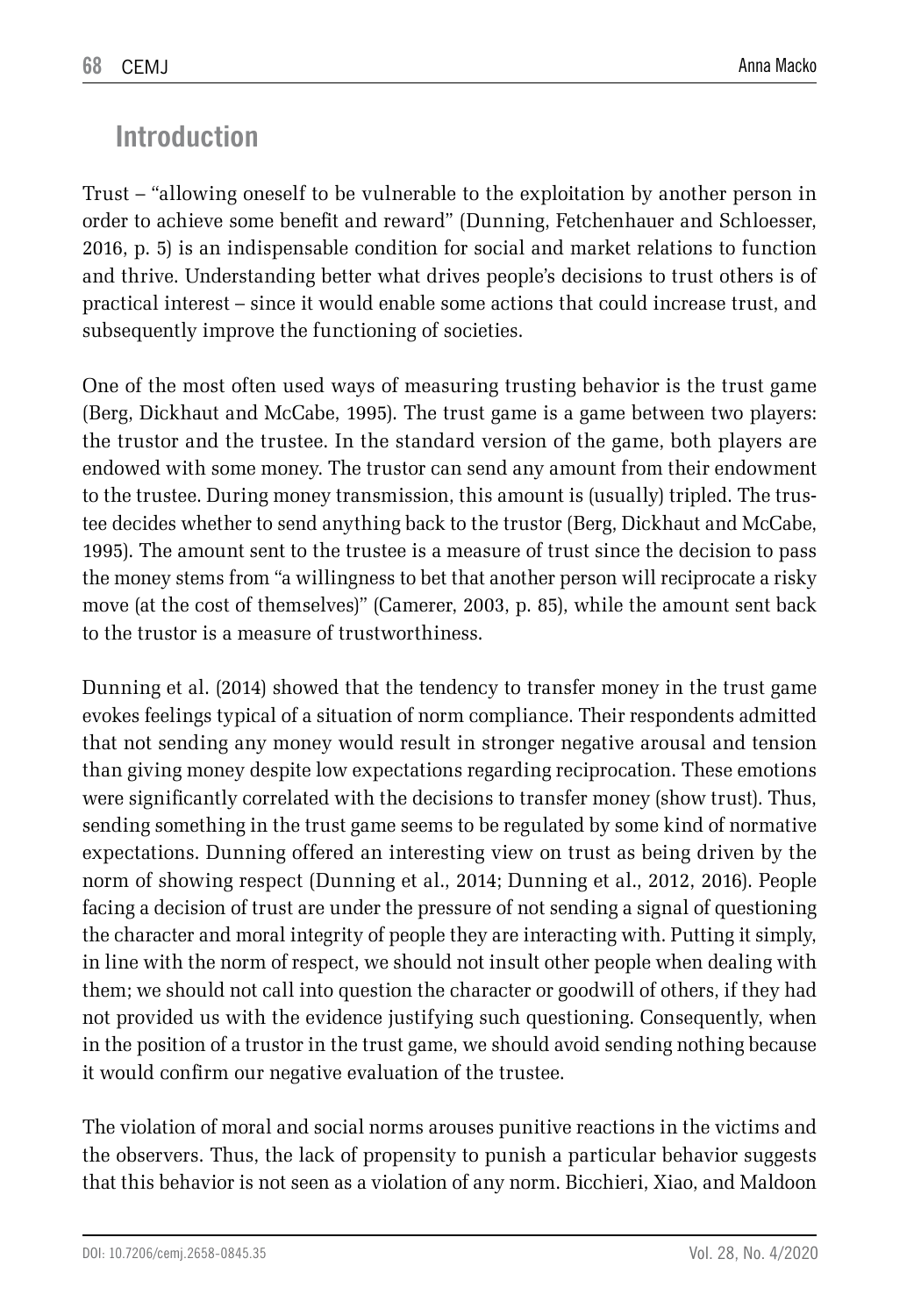(2011) showed that people do not expect punishment – nor are willing to punish – for not revealing trust in the trust game, but they are willing to punish for not reciprocating trust. Punishment in that study took the form of reducing a person's resources: subtracting a specific amount from each of their monetary units obtained in the experiment. Bicchieri et al. (2011) drew from these results a conclusion that there is a norm of reciprocating trust but there is no norm of showing trust.

A question arises whether unwillingness to deduct money from the distrustor and not expecting others to be willing to punish the distrustor in such a way is unequivocally a confirmation of the unwillingness to punish distrust. There are several arguments suggesting that it may not be the case. First, we have to keep in mind that there are different forms of reaction to norm violations and different types of punishment. Punishment can be direct  $-$  e.g. fines, reduction of the perpetrator's resources (as in Bicchieri et al.'s (2011) study) or indirect, like gossip (reputation damage) or ostracism (Feinberg, Willer and Schultz, 2014; Liddell and Kruschke, 2014). And indirect punishment might be quite effective for inducing and maintaining cooperation, as research shows (e.g. Wu et al., 2016).

The type of punishment used in a particular situation significantly depends on the costs associated with the execution of punishment and the type of norm being violated. Fines or confrontation are costly while gossip and avoidance of the perpetrator are cheap forms of punishment (Liddell and Kruschke, 2014; Kemper and Newheiser, 2018). Ostracism – "a refusal of repeat business with the punished party" (Liddell and Krusche, 2014, p. 524) is not only cheaper than fines but also more frequent in everyday punishment, as seen in anthropological literature (e.g. Baumard, 2010; 2011). Kemper and Newheiser (2018) who examined propensity to punish by avoidance and confrontation across different moral domains (Care, Fairness, Liberty, Authority, Loyalty, and Sanctity; Graham et al., 2013) found that confrontation was less likely than avoidance, particularly for purity violations (Sanctity domain). Moreover, even though in the case of other types of violations the tendency to avoid norm violators was not as strong as it was in the case of purity violations, still participants were significantly more prone to avoid than to confront liberty, authority, and loyalty violators. Thus, rather than the deduction of distrustor's resources, we observe avoidance in response to withholding trust.

The trust game used to behaviorally measure trust is an interaction that is both social and economic in nature since it involves the exchange among people and the benefits of that exchange are financial. This duality of the nature of interaction in trust game matches a very basic classification of relations between people as either "communal"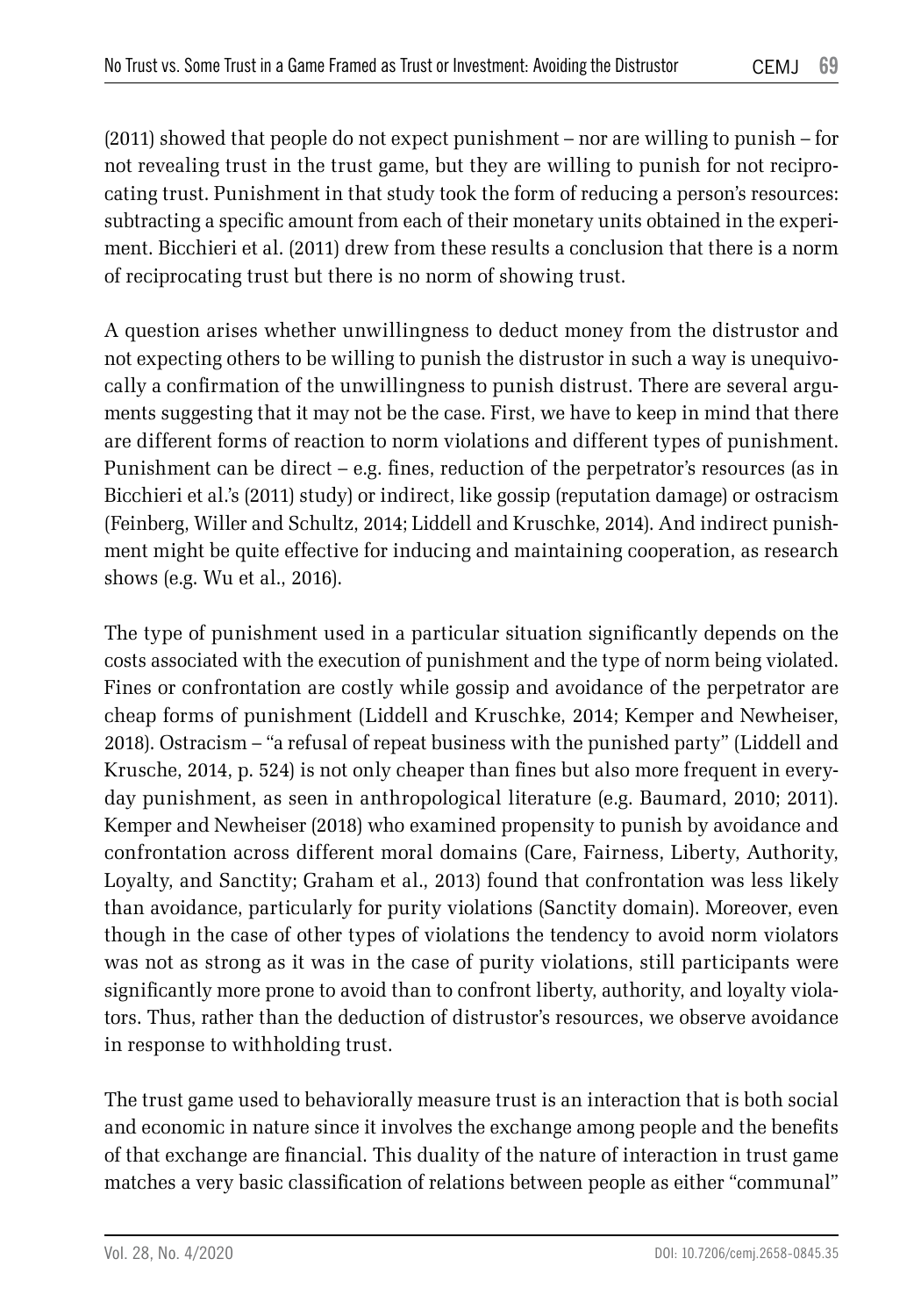or an "exchange" (Clark and Mills, 1993). These relationship orientations differ with respect to the rules governing social exchange. Communal relationships follow the norm of mutual responsiveness, a widely understood concern for the welfare of the other, and the voluntary provision of benefits to one another with no mental accounting for the investment made. Exchange relationships in turn follow the principle of giving something in return for something, evoking the norm of reciprocity, and employing the rational consideration of cost and benefits.

The dual nature of the interaction in the trust game is also evident in its name since the game can be called either a trust game or an investment game (Berg et al., 1995; Johnson and Mislin, 2011). Though these two names can be used interchangeably, the very same interaction in the game might be interpreted slightly differently, depending on the label of the game. The label "trust", emphasizing the social aspect of the interaction, strengthens the impact of the abovementioned communal rules of conduct while the label "investment", emphasizing the economic aspect strengthens the impact of "exchange" rules of conduct on the interaction. As already mentioned, communal rules focus on the concern for the welfare of others while exchange rules focus on the rational cost and benefits analysis and, subsequently, on self-interest. By putting the welfare of others in focus, the norm of respect should exert a stronger impact on guiding a person's behavior when the situation is interpreted as being subject to communal rules of conduct. Thus, violating the norm of respect should be more evident when the game is framed as a trust rather than as an investment game. Subsequently, zero transfer in the trust game, being more likely to be interpreted as a norm violation than zero transfer in the investment game, should result in a stronger willingness to punish the distrustor in the former than in the latter situation.

Support for the existence of differences in behavior depending on the name of the game comes from several studies. Small changes in the description of the situation (e.g. of a game) can influence individuals' behavior (Gerlach and Jaeger, 2016; Liberman, Samuels and Ross, 2004). More cooperative behavior in prisoners' dilemma was observed when the game was framed as an "international negotiation" than when it was framed as a "business transaction" (Eiser and Bhavani, 1974). Similarly, more cooperation was observed when the game was labeled as a "Community Game" than when it was labeled a "Wall Street Game" game (Kay and Ross, 2003; Liberman et al., 2004).

Withholding trust in the trust game is generally harmful to the decision-maker's reputation. Kruger et al.'s (2008) study showed that different decisions in the trust game resulted in different trait attributions. They examined attributions of morality and competence following trustor's decisions in the trust game. Their results revealed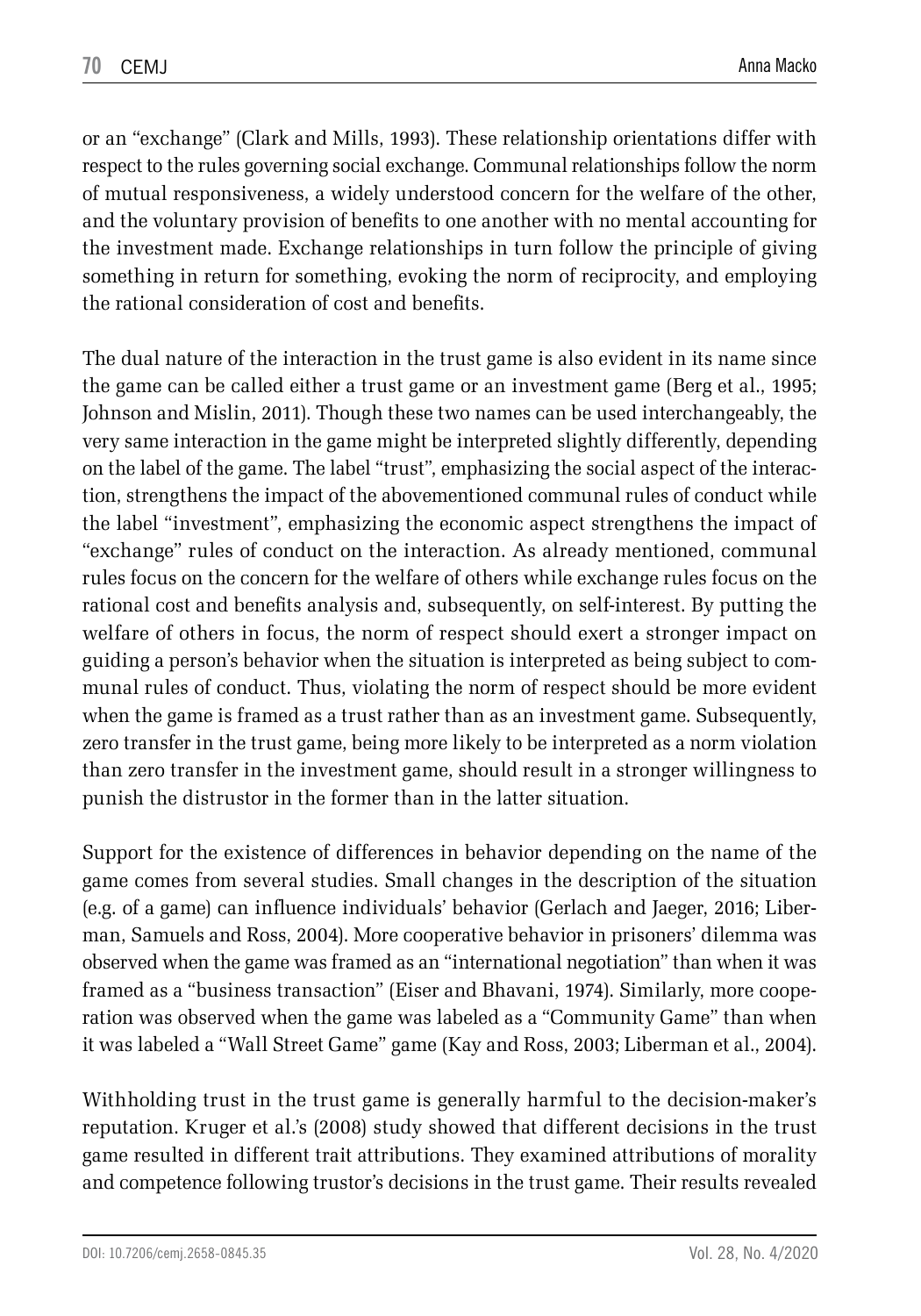stronger dependence on the entrusted amounts in the case of attributions of morality than competence, but still, those sending nothing were seen as less moral and less competent than those sending a partial amount of their endowment. Evans et al. (2018) in turn examined the impact of generalized trust (not behavioral trust as measured in trust game) on three dimensions of social perception: morality, sociability, and competence. They found that high-trust individuals were perceived as more moral and more sociable but not more competent.

Usual transfer in trust games oscillates around 40–50% (see e.g. Johnson and Mislin, 2011). Not sending anything in the trust game suggests prioritizing the goal of securing one's resources over other goals. However, such a decision, additionally to sending the information about limited interest in generating gains, can also be a signal of offense – questioning the trustee's good character or goodwill – when the situation is perceived in communal, social terms. Making a very cautious choice – sending significantly less than  $\sim$  40-50% (e.g. 10%) of trustor's endowment does not present the trustor as a profit-oriented partner but nevertheless presents him as willing to conform to the norm of respect. By sending a very small part of the endowment, the trustor avoids sending a signal of questioning the moral integrity of the partner without sufficient reason, and at the same time secures his resources, since the potential loss in the case of the lack of reciprocation is very small. Thus, people in cooperative contexts generally should be willing to avoid partners that are very cautious and reluctant to take social risks, but if the potential partner also transgresses normative expectations imposed by communal rules of conduct, people should be even more willing to avoid interacting with such a person.

# **Present study**

The ability to generate benefits is one of the factors influencing the partner's choice for cooperation (Martin, Young and McAuliffe, 2019). Thus, very cautious people, who, being trustors in a trust game, keep their endowment or send a very small fraction of it would rather be avoided as partners for cooperative tasks. However, a comparison of the tendency to avoid the trustor who sends very little or nothing in different contexts – activating communal/social vs. transactional/ economic rules of conduct – should allow gaining some insight into the willingness to punish distrust, not solely unwillingness to generate gains. If there is a difference in the propensity to avoid the distrustor depending on the interpretation of the situation – as subject to communal vs. transactional rules of conduct – with a stronger willingness to avoid him in the former than in the latter, stronger avoidance can be seen as a form of punishing the violation of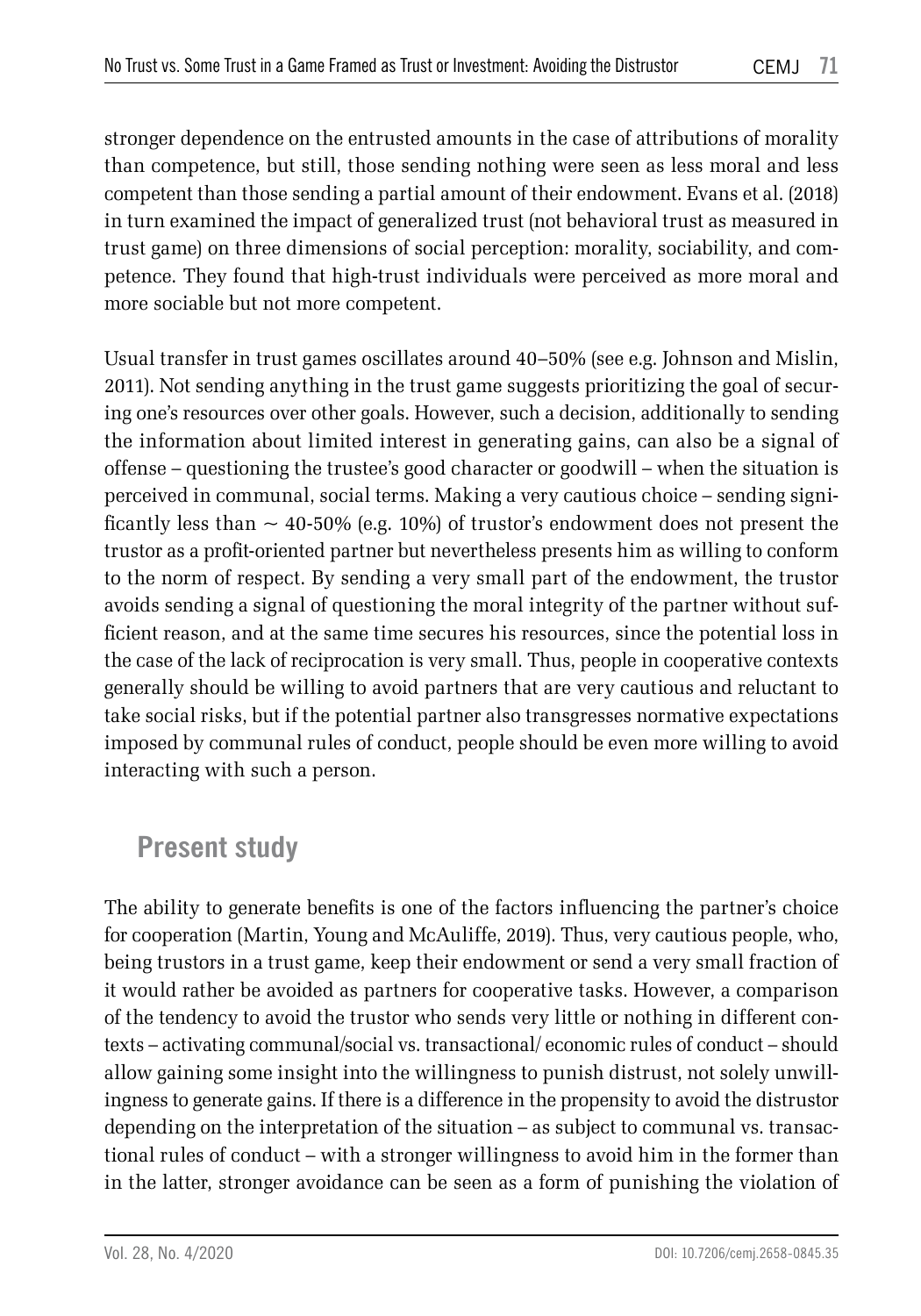normative expectations imposed by the rule of respect, in addition to the failure to generate benefits.

The goal of the study was threefold:

- (1) to examine whether people will be more prone to avoid a person who shows no trust than a person who shows some trust (though very limited);
- (2) to examine reputational and emotional consequences of showing distrust;
- (3) to examine whether responses to distrust will be stronger when the game is framed as a situation of trusting (social, communal) rather than investing (economic, transactional) interaction.

Two descriptions of the trust game were used, one using expressions presenting the game as trust and the other as an investment interaction, with a trustor sending either nothing (no trust condition) or sending 1/10th of his endowment (some trust condition). Participants were asked to put themselves in the position of the trustee and evaluate their feelings after the trustor's decision (zero or  $1/10<sup>th</sup>$  of the endowment, depending on the group), then to evaluate the trustor's sociability, morality, and competence, and finally their anticipated satisfaction with having to work with the trustor in some future task as well as their inclination to avoid the trustor – to prefer another, unknown partner, for future collaboration.

As already mentioned, a person sending a very small amount should be avoided as an unattractive partner for collaboration, for producing benefits, but a person sending nothing should be avoided even more, particularly in a communally framed game, due to an offense inherent in the decision to withhold trust.

It was hypothesized that:

**H1**: People will be more willing to avoid a person who showed no trust than a person who showed some trust in interacting with others, and the effect will be stronger when the game is framed as a trust rather than an investment game.

Entrusting nothing vs. something has an impact on the reputational consequences for the (dis)trustor. As already mentioned, studies by Kruger et al. (2008) and Evans et al. (2018) showed that zero transfer in the trust game lowered the player's perceived morality, sociability, and competence. However, if withholding trust is a violation of the moral norm, the framing of the game should additionally impact attributions of the trustor's morality. Thus, it was hypothesized: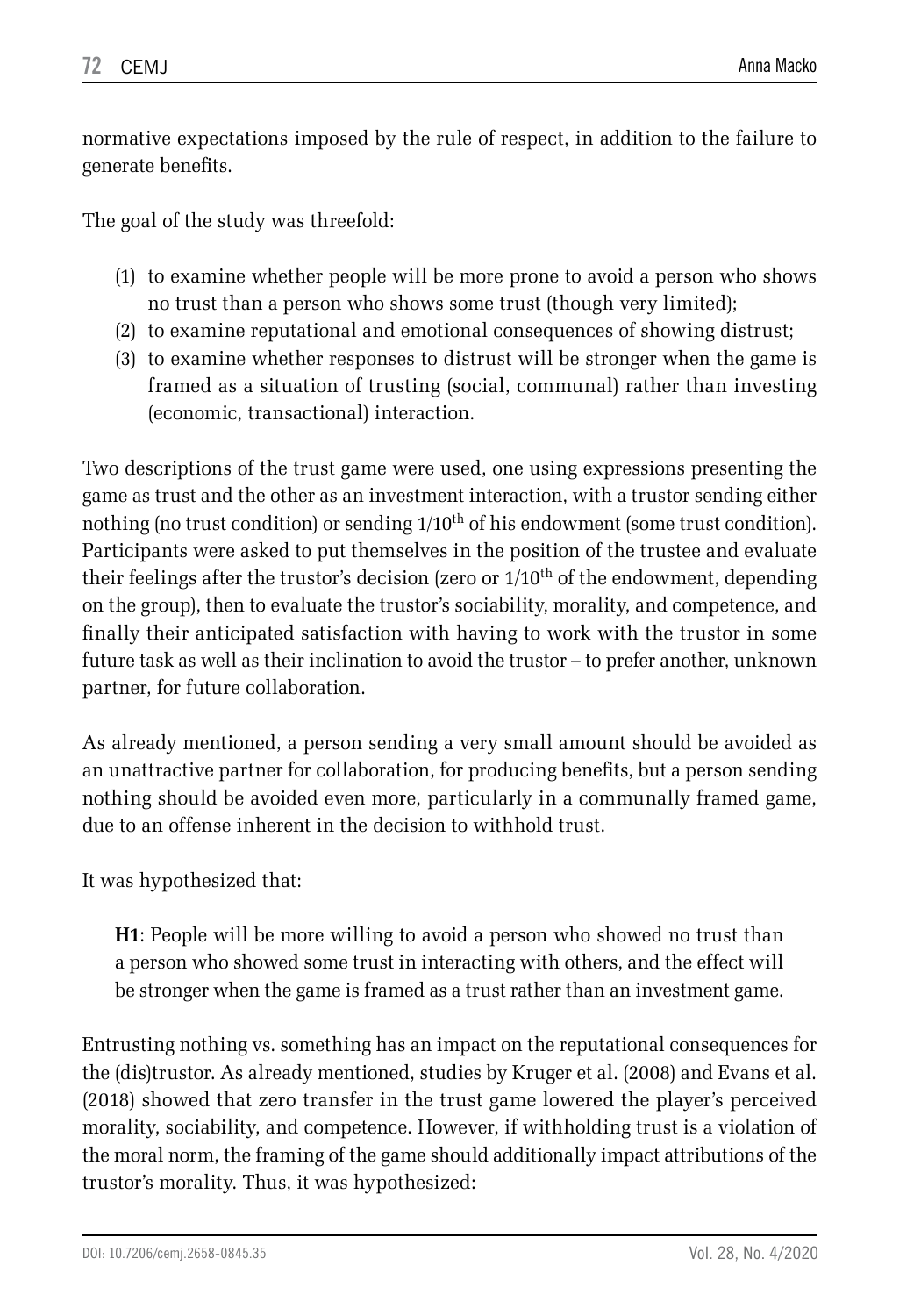**H2**: People will attribute less morality, sociability, and competence to a person who shows no trust than to a person who shows some trust, and in the case of morality attributions, the effect will be stronger when the game is framed as a trust rather than an investment game.

Since an act of withholding trust not only prevents obtaining some benefits but also – in situations that are subject to communal rules of conduct – questions distrusted party's moral character and goodwill, it was hypothesized that:

**H3**: People will report stronger negative feelings when imagining themselves in the role of distrusted trustee than in the role of the trustee entrusted with some small amount, and the effect will be stronger when the game is framed as a trust rather than an investment game.

**H4**: People will anticipate less satisfaction from cooperating with a person who showed no trust than with a person who showed some trust in interacting with others, and the effect will be stronger when the game is framed as a trust rather than an investment game.

## **Method**

### **Participants**

A group of 245 participants took part in the study, with 79 failing to understand the game, leaving 166 participants eligible for the analyses. Out of those 166 participants, 84 took part in the game framed as a trust (44 in no trust and 40 in sending 1/10 of the endowment condition) and 82 in the game framed as an investment game (40 in no trust and 42 in sending  $1/10^{th}$  of the endowment condition); 92 were female. The mean age of participants was  $M = 22.79$ ;  $SD = 4.52$ .

### **Materials and Procedure**

Participants read a scenario – the description of the trust game played between two players: a trustor and a trustee. The description presented the game either as a trust game or an investment game, by using such labels over the description of the game and the verbs "trust" or "investment" in the game description. The content of the description was identical – in both (trust and investment) versions of the game, the trustor entrusted either nothing or  $1/10<sup>th</sup>$  of his endowment. Thus, there were four versions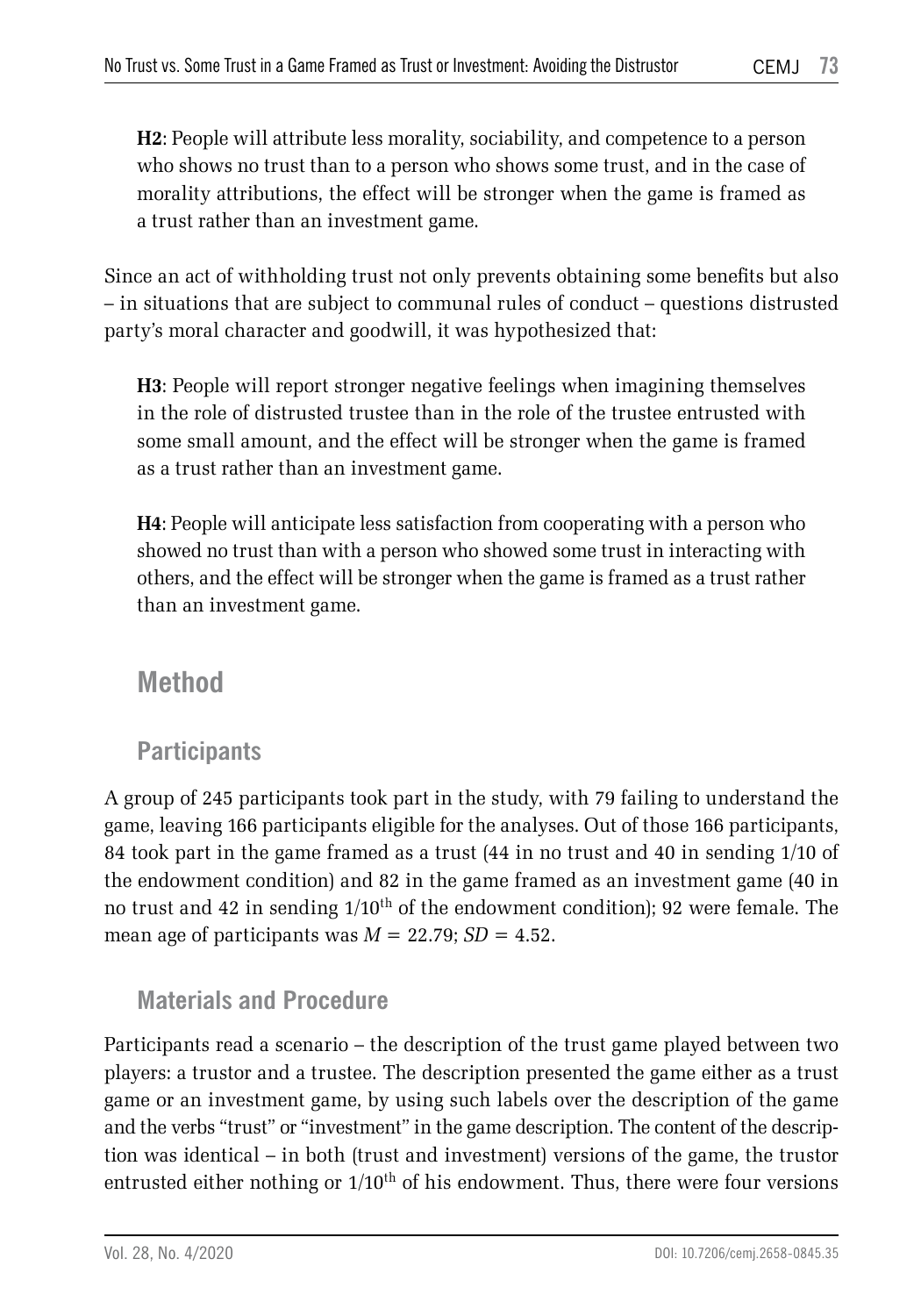of the scenario  $-2$  (amount sent in the game: nothing or  $1/10^{th}$  of his endowment) x 2 (game framing: trust vs. investment), and each participant saw only one scenario.

After reading the description of the game, answering questions examining one's understanding of the game, participants made the following judgments. First, they evaluated the feelings they would experience in the role of the trustee in the described game. Then they evaluated 12 traits of the trustor. Next, they evaluated their (dis)satisfaction with the prospect of having the trustor from the game as a partner in another task requiring cooperation. Finally, the participants evaluated how much they would prefer to avoid cooperation with the trustor in the future (for the English translation of instructions used in the study, see the Appendix). Subsequent steps of the experimental procedure are presented in Figure 1.

### **Figure 1.** Stages of experimental procedure



Source: own elaboration.

### **Measures**

*Trustor's Avoidance*. Participants were asked to imagine a future cooperation project for which they could choose a partner. The project referred to the idea of cooperation, but it did not specify the task because it was intended to capture participants' general intention to establish cooperative relations with the trustor. By placing a mark on a 10 cm line – with one pole of the line labeled as "definitely Adam (the trustor from the scenario described above)" and the other pole labeled as "definitely somebody else than Adam (the trustor from the scenario described above)" – the participants evaluated which partner they would prefer. The further from the pole "definitely Adam" the mark appeared on the line the stronger was the participant's willingness to avoid the trustor. Thus, the higher the number the weaker the tendency to avoid the trustor described in the scenario in future interactions.

*Anticipated Satisfaction from Future Cooperation with the Trustor*. Participants were asked to imagine a future cooperation project – again without specifying the type of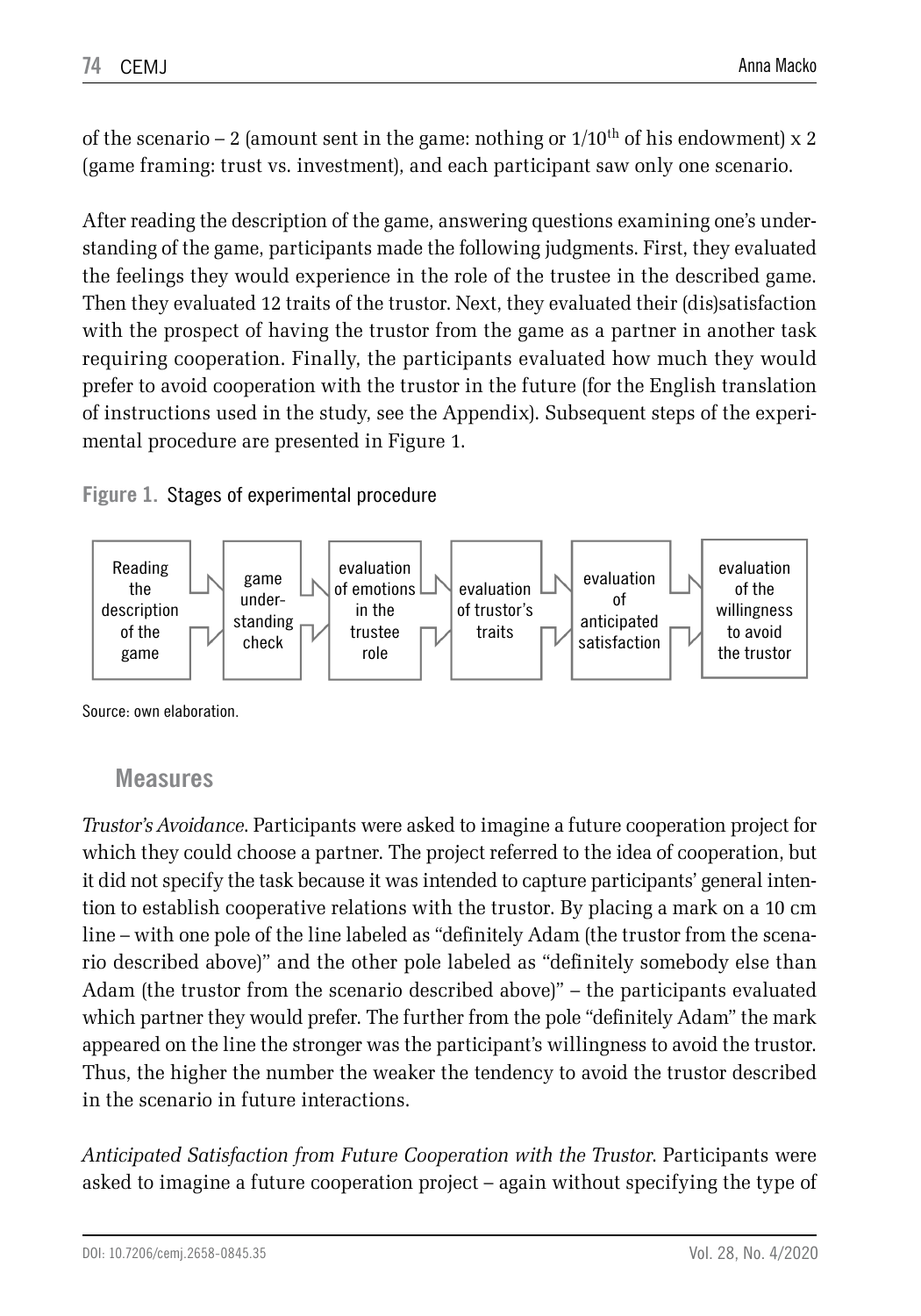the project – for which they would have the trustor from the scenario assigned as a partner. By placing a mark on a 10 cm line – with one pole of the line labeled as "definitely unhappy" and the other pole labeled as "definitely happy" – the participants evaluated how they would feel in such a situation. Thus, the higher the value on the scale the higher the anticipated satisfaction from cooperating with the trustor described in the scenario in future interactions.

*Negative Feelings*. Participants indicated on the 7 point scale (0 – definitely not, 6 – definitely yes) the strength of five emotional states (irritated, sad, disappointed, content (recoded), happy (recoded) they would feel if they were the trustee in the game from the scenario. The mean value of five emotions served as an index of negative feelings experienced in the role of the trustee (Cronbach's  $\alpha = .79$ ).

*Trustor's Perception*. Participants indicated on the seven-point scale (0 – definitely not, 6 – definitely yes) their impression of 12 traits of the trustor. Factor analysis with Oblimin rotation revealed a three-factor solution, explaining 63.50% of the variance. Three factors represented three dimensions of social perception: morality (honest and fair,  $\alpha = .81$ ), sociability (friendly, kind, nice and polite,  $\alpha = .84$ ), and competence (intelligent, competent, ambitious, and efficient,  $\alpha = .78$ ).

### **Results**

### **Avoidance of the Trustor from the Scenario**

As seen in Table 1, the strongest propensity to avoid the distrustor in future interactions was found in the group with trust framing and zero transfer in the game. A Kruskal-Wallis H test was conducted to compare willingness to avoid the trustor across four groups: the trustor sending nothing in the game framed as trust or as investment, and the trustor sending  $1/10<sup>th</sup>$  of his endowment in the game framed as trust or as investment. The test showed that there was a statistically significant difference in the willingness to avoid the trustor in these groups,  $H(3) = 12.362$ ,  $p = .006$ , with the mean rank of avoidance score of 102.70 for zero transfer in a trust-framed game, 83.65 for zero transfer in an investment framed game, 66.45 for one-tenth transfer in a trust-framed game, 79.48 for one-tenth transfer in an investment-framed game. Pairwise comparisons with *U* Mann-Whitney tests were conducted and revealed significant differences between groups with zero and  $1/10^{\text{th}}$  transfer in a trust-framed game ( $p = .056$ , two-tailed) and between zero transfer in a trust-framed and zero transfer in an investment-framed game (p < .001, two-tailed).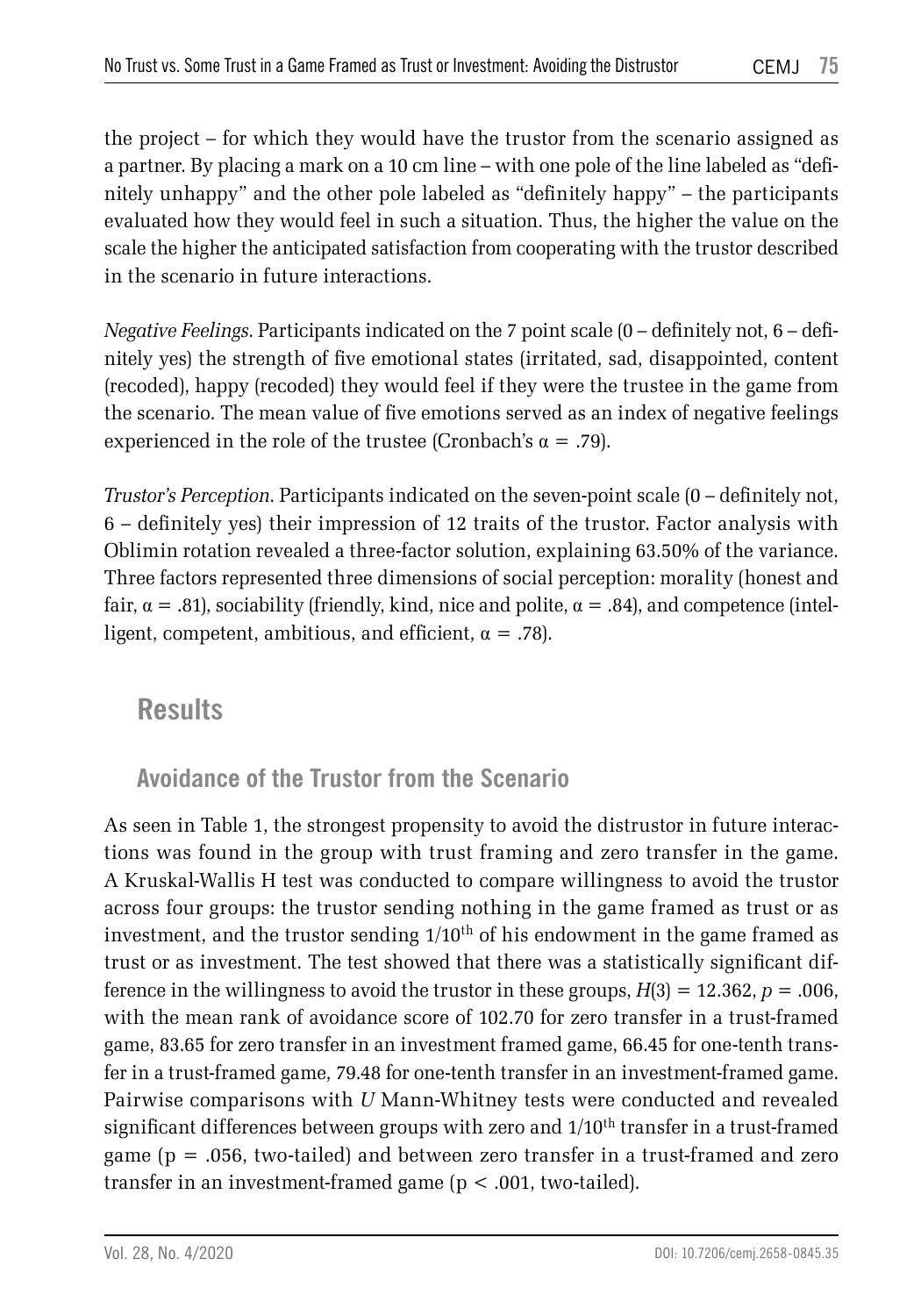|                                               | <b>TRUST GAME</b>    |                |                                  |                | <b>INVESTMENT GAME</b> |                |                                  |                |
|-----------------------------------------------|----------------------|----------------|----------------------------------|----------------|------------------------|----------------|----------------------------------|----------------|
|                                               | <b>Sends nothing</b> |                | Sends 1/10th<br>of the endowment |                | <b>Sends nothing</b>   |                | Sends 1/10th<br>of the endowment |                |
|                                               | Mdn                  | M(SD)          | Mdn                              | M(SD)          | Mdn                    | M (SD)         | Mdn                              | M (SD)         |
| willingness to avoid<br>the trustor           | 8.15                 | 8.01<br>(1.36) | 6.90                             | 6.59<br>(2.01) | 7.40                   | 7.34<br>(1.79) | 7.25                             | 7.00<br>(2.30) |
| trustor's morality                            | 3.00                 | 2.84<br>(0.83) | 3.00                             | 2.54<br>(0.97) | 3.00                   | 2.80<br>(1.07) | 3.00                             | 3.08<br>(1.05) |
| trustor's sociability                         | 2.12                 | 1.91<br>(0.76) | 2.75                             | 2.69<br>(1.03) | 2.12                   | 2.11<br>(0.88) | 2.75                             | 2.65<br>(0.79) |
| trustor's competence                          | 2.50                 | 2.52<br>(1.00) | 3.00                             | 2.95<br>(0.89) | 2.75                   | 2.68<br>(1.54) | 3.25                             | 3.22<br>(1.00) |
| negative affect<br>in the role of the trustee | 3.67                 | 3.90<br>(0.84) | 3.41                             | 3.09<br>(1.15) | 3.58                   | 3.75<br>(0.90) | 3.17                             | 3.14<br>(1.22) |
| anticipated satisfaction<br>from cooperation  | 1.70                 | 1.71<br>(1.33) | 2.80                             | 3.32<br>(1.99) | 2.45                   | 2.63<br>(1.65) | 3.00                             | 3.26<br>(2.53) |

**Table 1.** Means and standard deviations (in brackets) of the measured variables in two groups: with the game framed as trust and as investment game

Source: own elaboration.

### **Perception of the Trustor in the Scenario**

Three 2 (the amount sent: nothing vs.  $1/10^{th}$  of the endowment) x 2 (game framing: trust vs. investment) ANOVAs on attributions of trustor's morality, sociability, and competence were conducted. In the case of two dimensions of social perception – sociability and competence – main effects of the amount sent turned out to be significant  $(F(1,162) = 23.78, p < .001, \eta^2 = .13; F(1,162) = 9.43, p = .003, \eta^2 = .06$ , respectively). Confirming hypothesis 2 independent of the framing of the game (trust vs. investment)– the trustor who entrusted nothing was seen as less sociable and less competent than the trustor who entrusted one-tenth of the endowment. However, contrary to hypothesis 2, perception of trustor's morality did not differ across conditions (Table 1).

### **Negative Affect on the Role of Trustee**

In the case of negative feelings reported when imagining oneself in the position of the trustee, a 2 (amount sent: nothing vs.  $1/10<sup>th</sup>$  of the endowment) x 2 (game framing: trust vs. investment) ANOVA also revealed a significant main effect of the entrusted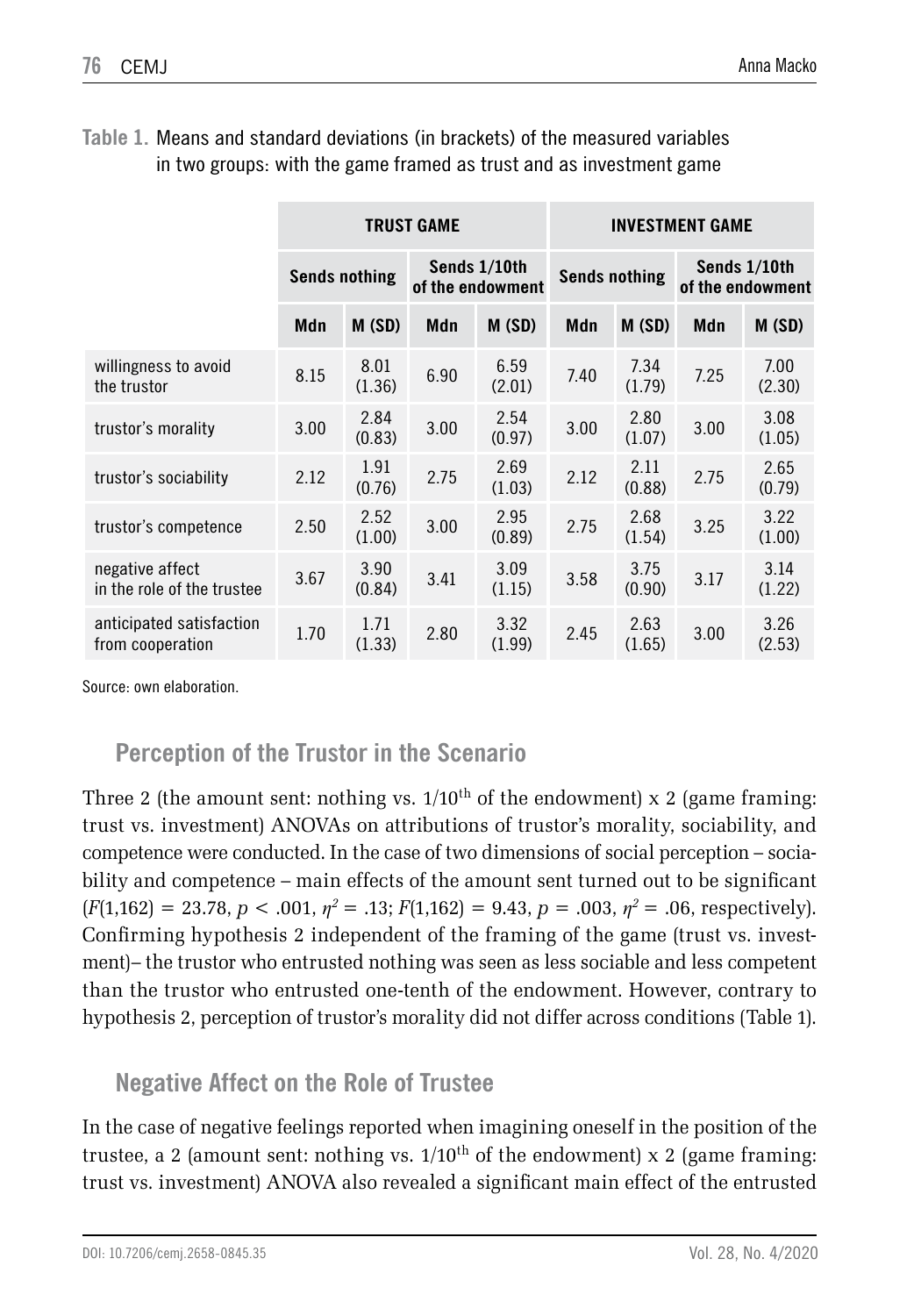amount  $(F(1,162) = 19.07, p < .001, \eta^2 = .11)$ , with participants reporting feeling more negatively when imagining themselves being entrusted nothing than when imagining themselves being entrusted a small amount, independent of whether the game was described as a trust or an investment game. Thus, hypothesis 3 was not confirmed. Participants did report more negative feelings when putting themselves in the position of the trustee in the game from the scenario; however, framing the game as trust did not affect the strength of their negative feelings (Table 1).

### **Anticipated Satisfaction from Cooperation with the Trustor**

Just as in the case of trustor's avoidance, a Kruskal-Wallis H test was conducted to compare anticipated satisfaction from a cooperation with the trustor in the future across four groups: the trustor sending nothing in the game framed as trust or as investment, and the trustor sending 1/10th of the endowment in the same settings. The test showed that there was a statistically significant difference in the anticipated satisfaction from cooperating with the trustor in these groups,  $H(3) = 17.160$ ,  $p = .001$ , with the mean rank of avoidance score of 59.17 for zero transfer in a trust-framed game, 84.76 for zero transfer in an investment-framed game, 99.15 for one-tenth-transfer in a trust-framed game, and 92.88 for one-tenth-transfer in an investment-framed game. Pairwise comparisons with *U* Mann-Whitney tests were conducted and revealed significant differences between groups with zero and 1/10th transfer in a trust framed game (p < .001) and between zero-transfer in a trust-framed and zero transfer in an investment framed game ( $p = .009$ ) (Table 1). These results support hypothesis 4. Anticipated satisfaction was the lowest in the group whose potential partners did not send anything in a trust framed game.

### **Discussion**

The main contribution of the reported study is an extension of knowledge on the consequences of showing distrust to others. In light of the results, showing distrust rather than just non-investing – when all other aspects of the situation remain the same – evokes in observers a stronger propensity to avoid such a decision-maker as a partner for cooperation and lowers anticipated satisfaction from a cooperation with him/her. People tend to avoid more those whom they observed as sending nothing in the trust game in comparison to those they observed sending something, but still, the propensity to avoid a distrustor is significantly stronger when sending nothing occurred in a situation presented as a more social (trust) than economic (investment) interaction.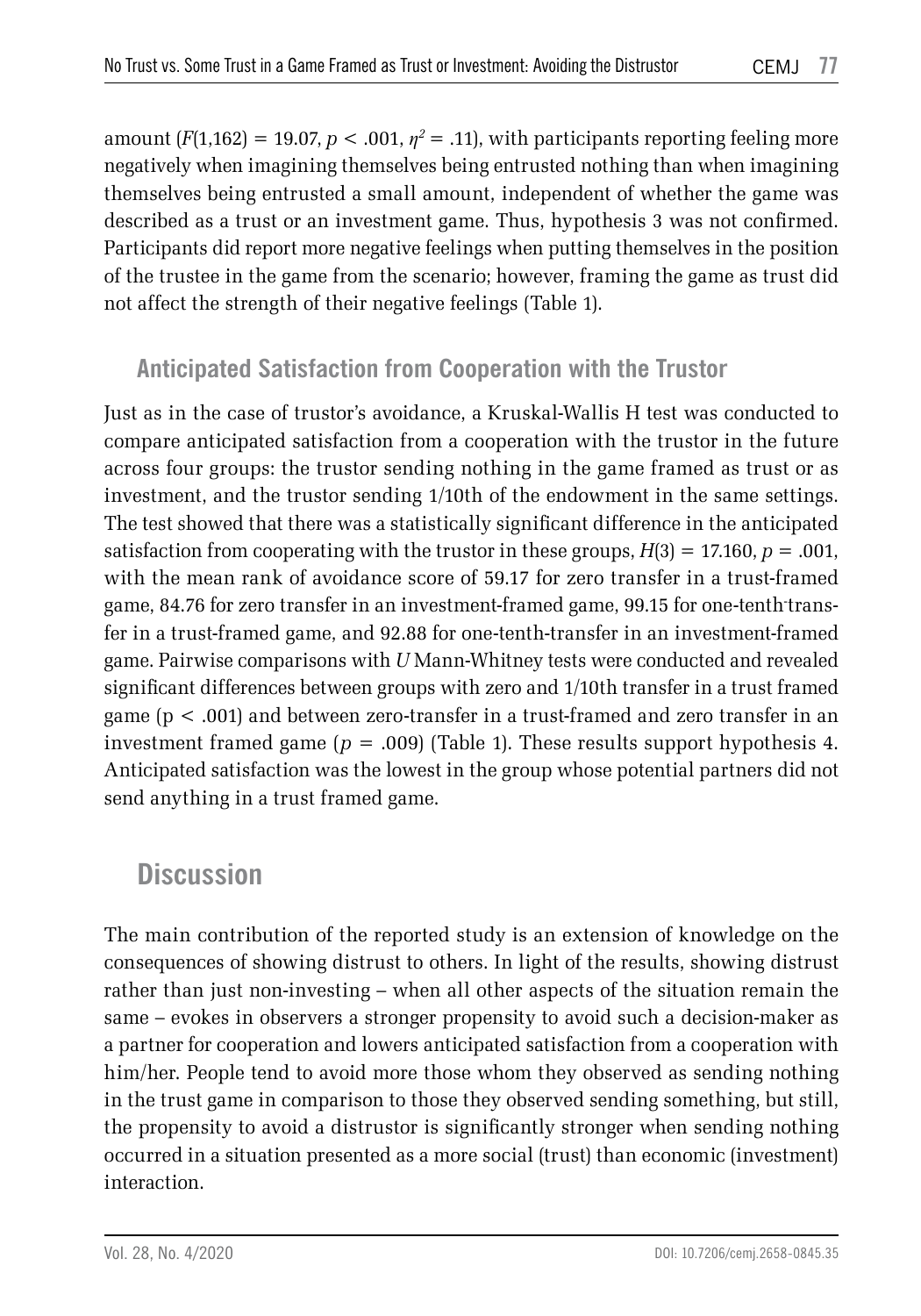The avoidance of a person when undertaking cooperative activities can be a form of punishment – ostracism. Ostracism as a punishment prevents future transgressions and was found to motivate cooperation in public good games (see Liddell and Kruschke, 2014). However, we should remember that propensity to avoid a person as a potential collaboration partner might be driven by diverse factors. Considering a person as a partner for cooperation definitely requires the evaluation of their ability to generate benefits. Thus, rationally, avoidance of the potential partner is associated with the potential partner's inability to generate benefits. However, it could also be a form of altruistic punishment in response to observed transgression of a norm, assuming that the observers interpret the situation as an instance of norm transgression.

Both choices – sending nothing or sending  $1/10<sup>th</sup>$  of the endowment – do not encourage a willingness to cooperate with the decision-maker since both indicate low ability to generate benefits. As mentioned above, the ability to generate benefits is an important factor that influences the choice of a partner (Martin et al., 2019). It seems rational and obvious to prefer another, unknown person over a person with low ability to generate benefits when choosing a partner for a cooperative task. The amount sent in trust games can be treated as an index of ability to generate benefits, since the bigger the transfer the higher the profits that can be made in the game. Hence, it is understandable that the willingness to avoid cooperation with the trustor was stronger in the case of a person who sent nothing compared to a person who sent a little. Similarly, the anticipated satisfaction from cooperating with a person with a lower ability to generate benefits (zero-transfer condition) was lower than the anticipated satisfaction from cooperating with a person with a slightly higher ability to generate benefits  $(1/10<sup>th</sup>$  of the endowment condition). However, the fact that the preference for an unknown person as a partner was stronger and the anticipated satisfaction from the cooperation was lower when the trustor's decision was made in the game framed as trust rather than investment suggests, that – in the case of distrust (in comparison to non-investment) – avoidance is driven by something more than low ability to generate benefits.

The design of the reported study does not allow us to unequivocally identify what is responsible for this difference. However, the most plausible explanation is the punishment for violating the norm that regulates situations of trusting strangers, which Dunning et al.'s (2012; 2014; 2016) identify as the norm of respect. According to the norm of respect, people should not offend others by questioning their goodwill or character if they have no evidence that would justify such a questioning. Sending nothing signals doubts about the trustee's goodwill or character. This game is a situation that can be described by two dimensions: the social one – interacting with another person, and the economic one-, interaction's goal is financial gain. Emphasizing one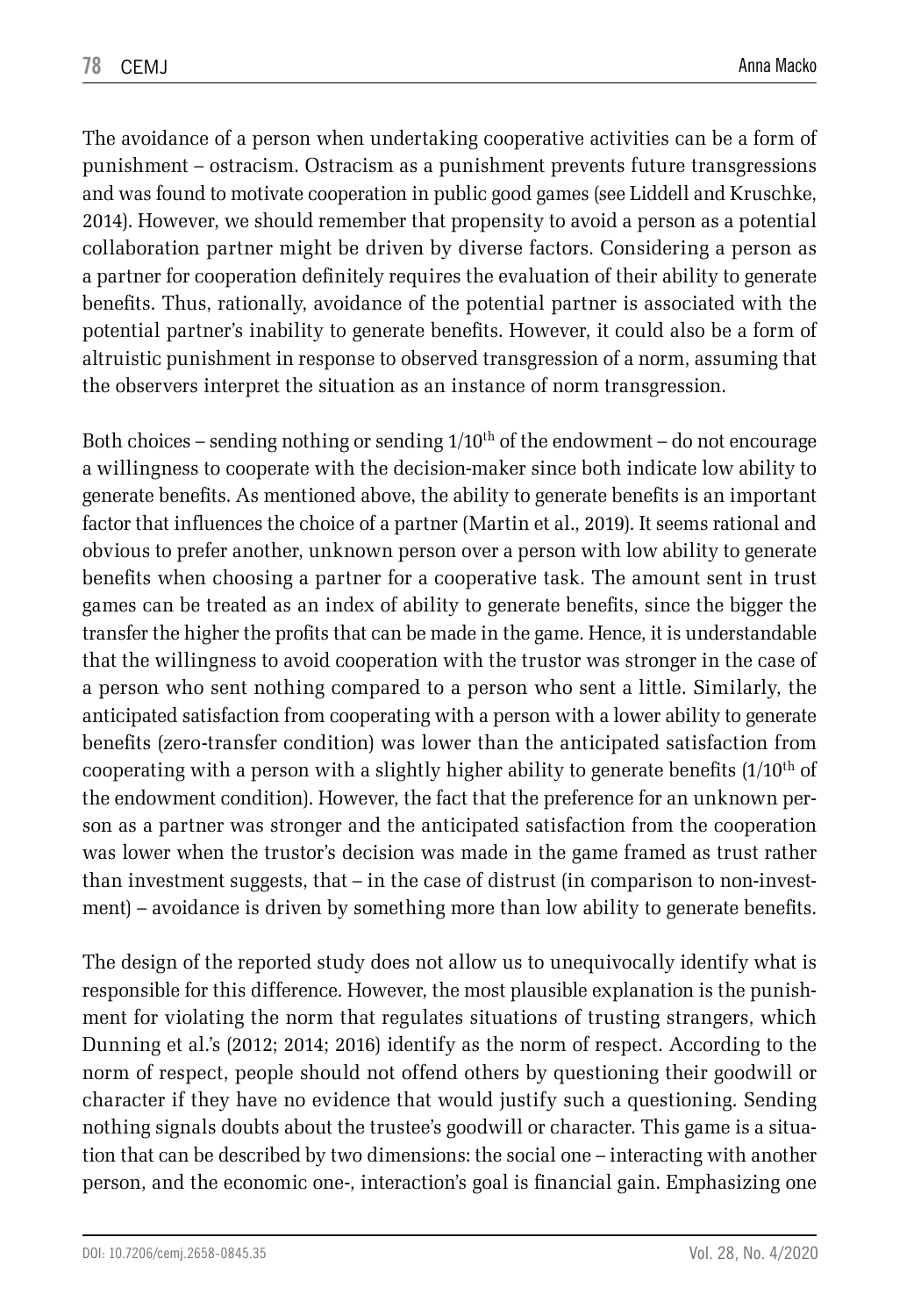of these dimensions in a particular situation may trigger different rules as the guiding rules of conduct. Framing the game as trust emphasizes social, communal values and rules of conduct, which focus on the welfare of others. Framing the game as an investment emphasizes exchange, economic values, which concentrate on the rational calculation of costs and benefits and self-interest rather than on the welfare of others. Subsequently, questioning the goodwill or character of another person (sending nothing in the trust game) in situations governed by focus on the welfare of others is a clearer violation of the norm of respect than doing the same when self-interest governs the conduct.

The obtained results suggest that the problem of punishing distrust might be more complex than the picture presented by Bicchieri et al. (2011) who concluded that people are not willing to punish for showing distrust. Such a propensity might be quite weak and situation-dependent but still present. It might assume the form of a cheaper way of punishing – that of ostracism (avoiding the distrustor) – than fining (reducing the distrustor's resources), and it may depend on the strength of the social, communal aspect of the interaction, activated at the moment of decision on punishment. Seeing the interaction more in the economic, exchange perspective might weaken the punitive attitude. Still, this reasoning is a possibility suggested by the results of this study rather than a firm conclusion. More research is needed to provide such a conclusion.

Surprisingly enough, the perception of trustor's morality was unaffected either by the amount sent or by the framing of the game. Nevertheless, in line with previous studies (Kruger et al., 2008; Evans et al., 2018), not sending anything in the game had reputational consequences for the perception of trustor's sociability and competence. Not sending anything made the trustor look less social and less competent. In a similar way, anticipated emotional reactions to trustor's decision were more negative when participants imagined themselves in the position of the trustee who received nothing from the trustor than when they imagined themselves as the trustee who received  $1/10^{\rm th}$  of the endowment. Contrary to expectations, reputational consequences and anticipated emotional responses were not sensitive to the game's framing. This result is difficult to explain and more research is required to check whether this effect persists or was just accidental in the current study. Maybe it is a consequence of one of the limitations of the study, namely the hypothetical nature of choices and evaluations made by the participants. Particularly, imagining emotional responses to hypothetical situations might be flawed. Thus, a study with a more naturalistic decision-making context, with real choices of partners and cooperation with real consequences would be both very desirable and very informative.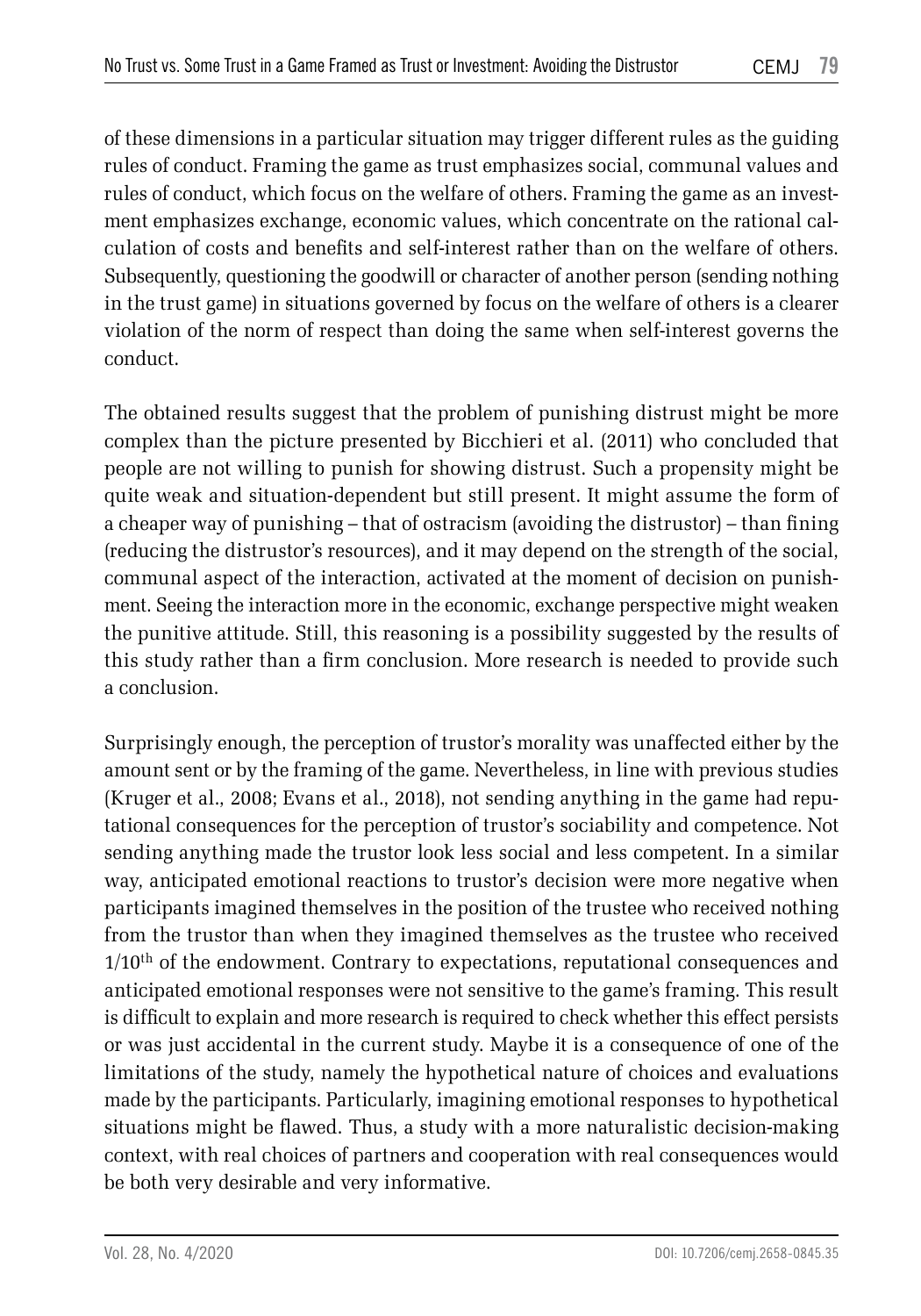Moreover, the reported study did not include Bicchieri et al.'s (2011) measure of punishment propensity: the willingness to reduce distrustor's resources. To obtain a more complete answer to the question of whether people punish distrust, a future study that would examine the propensity to employ both forms of punishment – reducing resources and avoiding the distrustor – would be very useful.

As mentioned above, trust is indispensable for the optimal functioning of individuals, organizations, and societies. Thus, a better understanding of the consequences of observing distrust would allow us to plan activities that could mitigate the negative consequences of the lack of trust or inadequate levels of trust. Besides providing preliminary results on the consequences of observing distrust, the current study offers some practical implications, useful for social interactions. Many interactions that involve trust are dual in nature: social, as they involve people, and economic, as they involve exchanges that aim at monetary gains. Results of the present study show that observing trustors reveling lower trust than it is usually seen in these type of situations2 leads to avoidance of such trustors in future cooperative tasks. However, in the case of a low but still present trust, the propensity to avoid trustors is hardly impacted by the interpretation of the situation in more communal or exchange terms. Things are different when observing distrust. The propensity to avoid a person showing distrust is impacted by the interpretation of the situation. Thus, by changing the interpretation of the situation one can modify the propensity to avoid the distrustor. In light of the obtained results, emphasis on the economic dimension of the situation rather than the communal, social one in trust interactions involving monetary gains could have a significant positive impact on one's reluctance to engage in future cooperative tasks with the distrustor.

### **References**

- Baumard, N. (2010). Has punishment played a role in the evolution of cooperation? A critical review. *Mind* & *Society*, *9*(2), 171–192. http://dx.doi.org/10.1007/s11299-010-0079-9.
- Baumard, N. (2011). Punishment is not a group adaptation. *Mind* & *Society*, *10*(1), 1–26. http://dx.doi.org/10.1007/s11299-010-0080-3.
- Berg, J., Dickhaut, J., and McCabe, K. (1995). Trust, reciprocity and social history, *Games and Economic Behavior*, 10, 122–142. https://doi.org/10.1006/game.1995.1027.
- Bicchieri, C., Xiao, E., and Muldoon, R. (2011). Trustworthiness is a social norm, but trusting is not. *Politics, Philosophy* & *Economics*, *10*(2), 170–187. https://doi.org/10.1177/1470594X10387260.

<sup>&</sup>lt;sup>2</sup> As a reminder, in the reported study it was  $1/10<sup>th</sup>$  one-tenth of the player's endowment, while the amounts typically sent in trust games oscillate around 40–50% of the player's endowment.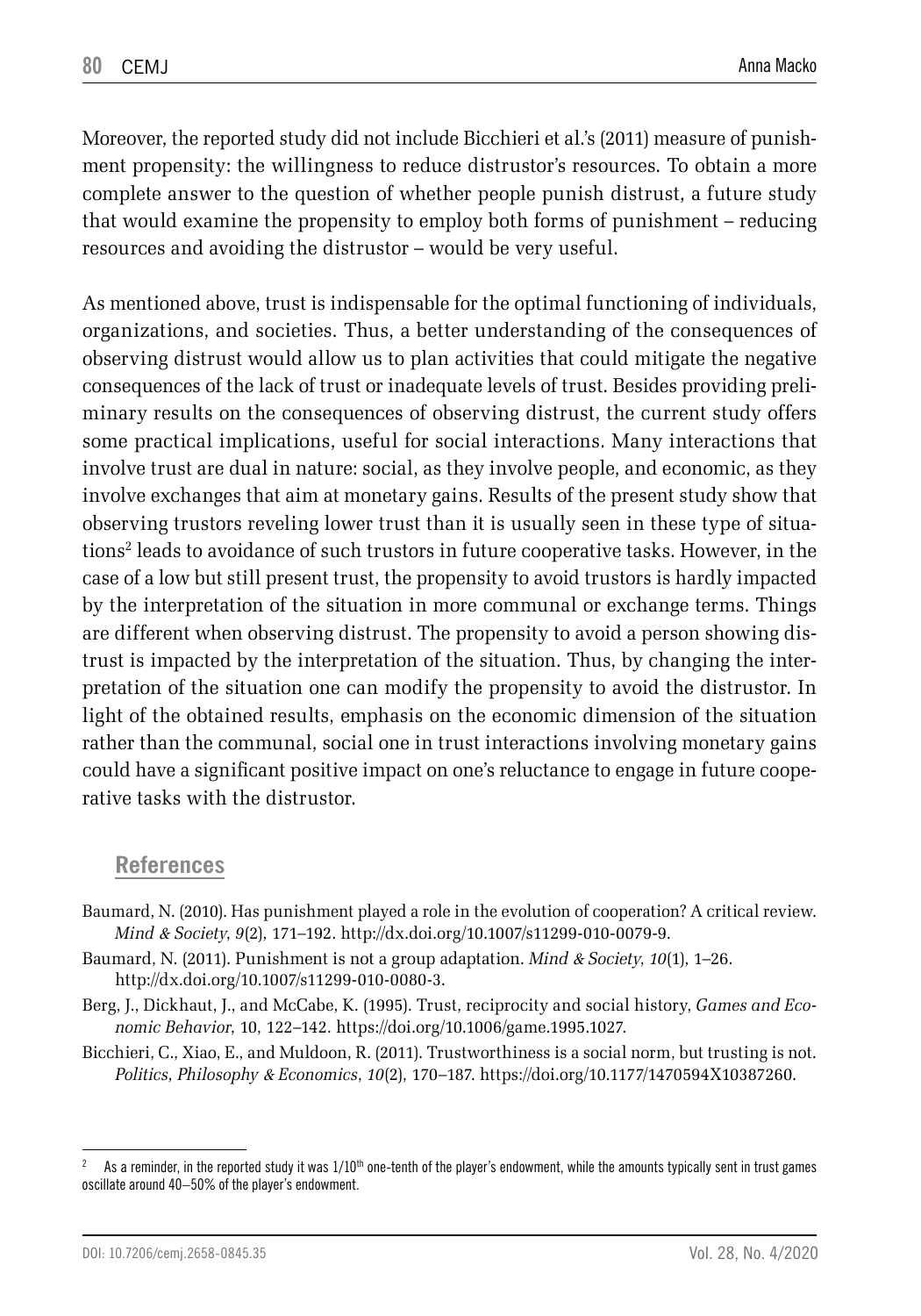- Camerer, C. (2003). *Behavioral game theory: Experiments on strategic interaction*. Princeton: Princeton University Press.
- Clark, M.S., and Mills, J. (1993). The difference between communal and exchange relationships: What it is and is not. *Personality and Social Psychology Bulletin*, *19*, 684–692.
- Dunning, D., Anderson, J. E., Schlösser, T., Ehlebracht, D., and Fetchenhauer, D. (2014). Trust at zero acquaintance: More a matter of respect than expectation of reward. *Journal of Personality and Social Psychology*, *107*(1), 122–141. https://doi.org/10.1037/a0036673.
- Dunning, D., Fetchenhauer, D., and Schloesser, T. (2016). The Psychology of Respect A case study of How Behavioral norms regulate human action. In: A. Elliot (ed.), *Advances in motivation science* (Vol. 3, pp. 1–34). New York, NY: Elsevier. http://dx.doi.org/10.1016/bs.adms.2015.12.003.
- Dunning, D., Fetchenhauer, D., and Schlösser, T.M. (2012). Trust as a social and emotional act: Noneconomic considerations in trust behavior q. *Journal of Economic Psychology*, *33*(3), 686–694. https://doi.org/10.1016/j.joep.2011.09.005.
- Eiser, J.R. and Bhavnani, K. (1974). The effect of situational meaning on the behaviour of subjects in the Prisoner's Dilemma Game. *European Journal of Social Psychology*, *4*(1), 93–97.
- Evans, A.M., and van de Calseyde, P. (2017). The reputational consequences of generalized trust. *Personality and Social Psychology Bulletin*, *44*, 492–507. https://doi.org/10.1177/0146167217742886.
- Feinberg, M., Willer, R., and Schultz, M. (2014). Gossip and ostracism promote cooperation in groups. *Psychological Science*, *25*, 656–664. https://doi.org/10.1177/0956797613510184.
- Gerlach, P., and Jaeger, B. (2016). Another frame, another game? Explaining framing effects in economic games. *Norms, Actions, Games*, (June), 1–10. https://doi.org/10.17605/OSF.IO/AB5YP
- Graham, J., Haidt, J., Koleva, S., Motyl, M., Iyer, R., Wojcik, S. P., and Ditto, P.H. (2013). Moral foundations theory: The pragmatic validity of moral pluralism. *Advances in Experimental Social Psychology*, *47*, 55–130.
- Johnson, N.D., and Mislin, A.A. (2011). Trust games: A meta-analysis. *Journal of Economic Psychology*, *32*(5), 865–889. https://doi.org/10.1016/j.joep.2011.05.007.
- Kay, A.C., and Ross, L. (2003). The perceptual push: The interplay of implicit cues and explicit situational construals on behavioral intentions in the Prisoner's Dilemma. *Journal of Experimental Social Psychology*, *39*, 634–643. http://dx.doi.org/10.1016/S0022-1031(03)00057-X.
- Kemper, N.S., and Newheiser, A.-K. (2017). To Confront or to Avoid. *Social Psychological and Personality Science*, 194855061772283. https://doi.org/10.1177/1948550617722831.
- Krueger, J.I., Massey, A.L., and DiDonato, T.E. (2008). A matter of trust: From social preferences to the strategic adherence to social norms. *Negotiation and Conflict Management Research*, *1*, 31–52.
- Liberman, V., Samuels, S.M., and Ross, L. (2004). The name of the game: Predictive power of reputations versus situational labels in determining Prisoner's Dilemma game moves. *Personality and Social Psychology Bulletin*, *30*, 1175–1185. https://doi.org/10.1177/0146167204264004.
- Liddell, T.M., and Kruschke, J.K. (2014). Ostracism and fines in a public goods game with accidental contributions: The importance of punishment type. *Judgment and Decision Making*, *9*(6), 523–547.
- Martin, J., Young, L., and McAuliffe, K. (2019). *The psychology of partner choice*. https://psyarxiv.com/weqhz/.
- Wu, J., Balliet, D., and Van Lange, P.A.M. (2016). Reputation, gossip, and human cooperation. *Social and Personality Psychology Compass*, *10*, 350–364. https://doi.org/10.1111/spc3.12255.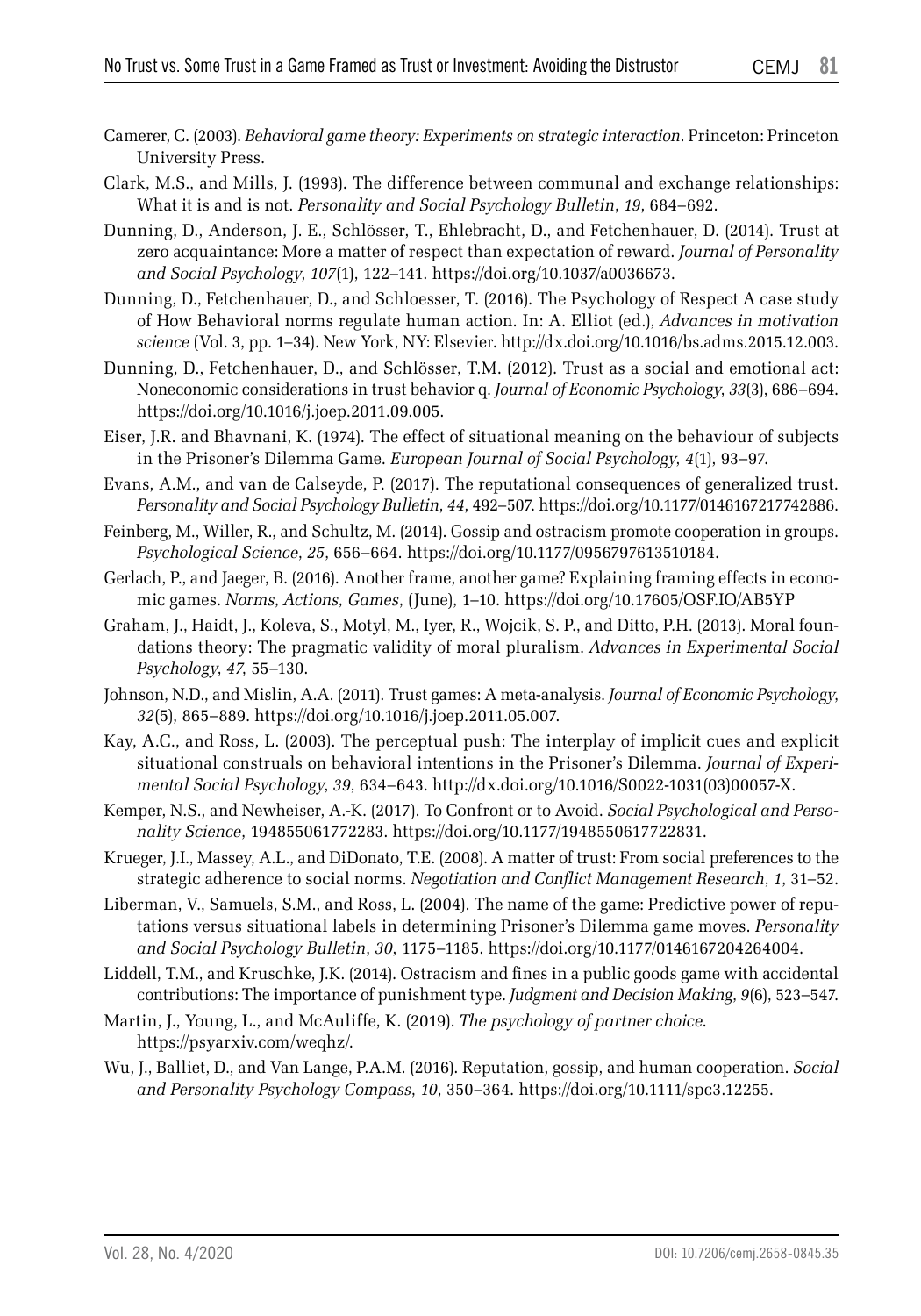# **APPENDIX**

# **Translated instructions used in the study**

Thank you for participating in this study. The study is about the perception of decision-makers in social interactions. As the study is about judgments, not knowledge, there are no "correct" or "wrong" answers. It is important that the answers agree with your beliefs. The research is anonymous, and its purpose is purely scientific.

Read the below descriptions of situations and answer them by typing them in places or on the scales provided. Before submitting your answers, please ascertain you have provided answers to all questions.

# **I. TRUST GAME**

Imagine a situation of people participating in a study on decision-making. The participants took part in a game described below.

TRUST GAME: Description of the game

There are two people in this game: Adam (Player 1) and Piotr (Player 2). Adam and Piotr have an endowment of PLN 100 each. From this amount, Adam can entrust any amount of money to Piotr. If Adam entrusts Piotr with some amount, that amount will be tripled before it goes to Piotr. For example, if Adam entrusts Piotr PLN 20, Piotr will eventually receive PLN 60, if he entrusts PLN 50, Piotr will receive PLN 150, etc.

After receiving the money, Piotr can do whatever he wants with them. He may reciprocate the trust Adam showed and give Adam any amount of the money he has received thanks to the trust Adam showed him. For example, if Adam entrusted PLN 20 and Piotr received PLN 60, so Piotr may transfer to Adam any amount from that PLN 60. Piotr can also keep the whole amount to himself.

At the end of the game, players receive payments:

**Player 1, Adam, has:** 100 – (the entrusted amount) + (the amount received from Piotr)

**Player 2, Piotr, has**: 100 + (tripled the amount entrusted by Adam) – (the amount transferred to Adam)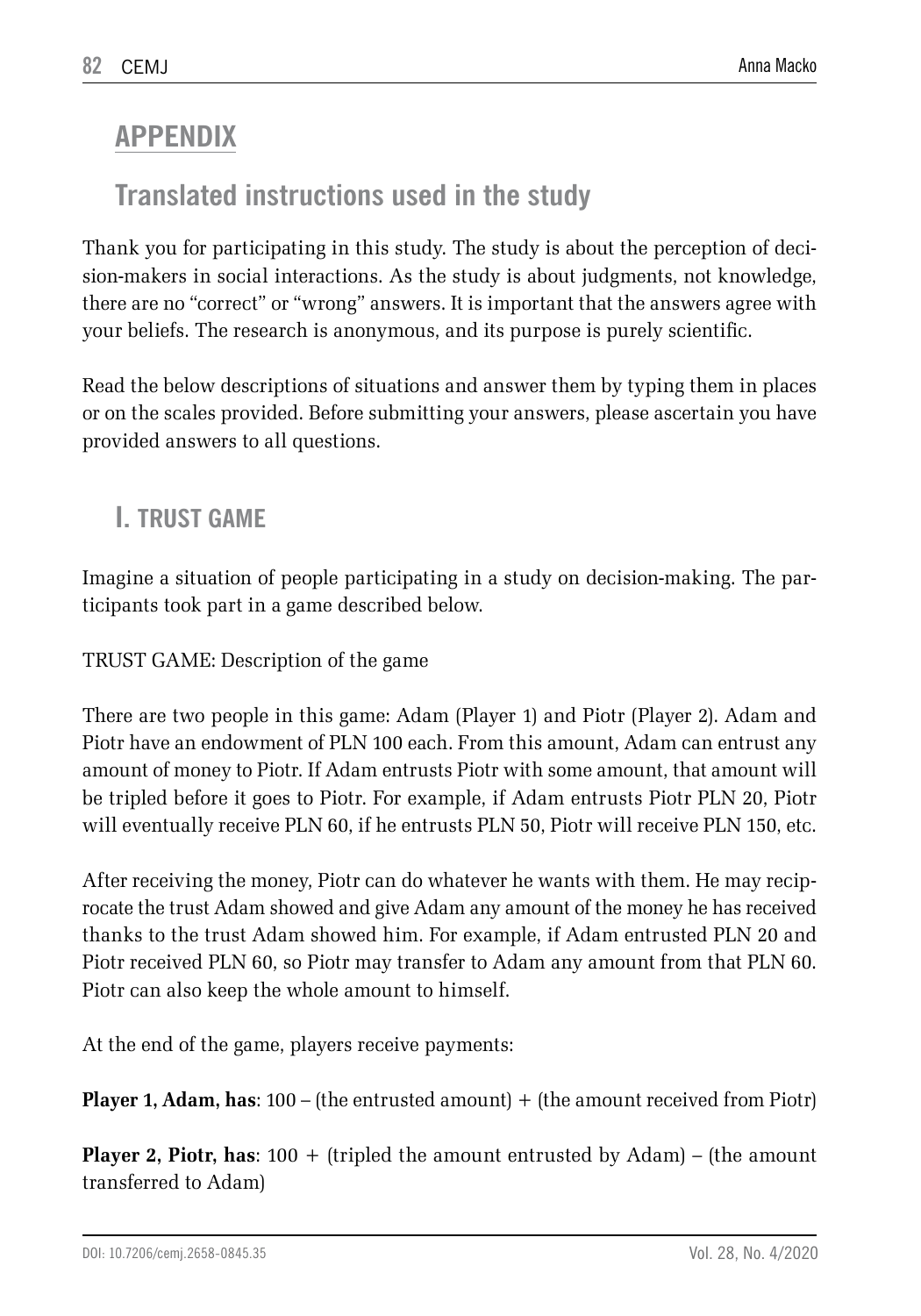#### If Player 1, **Adam, entrusted PLN 30 to Piotr** then:

**How much money goes to Player 2, Piotr?** ………………..

#### **How much money is left for Player 1, Adam, after entrusting money?** ………………..

OR

#### **INVESTMENT GAME**

Imagine a situation of people participating in a study on decision-making. The participants took part in a game described below.

There are two people in this game: Adam (Player 1) and Paweł (Player 2). Adam and Paweł have an endowment of PLN 100 each. From this amount, Adam can invest any amount of money by giving it to Paweł. If Adam invests some amount, that amount will be tripled before it goes to Paweł. For example, if Adam invests PLN 20, Paweł will eventually receive PLN 60, if he invests PLN 50, Paweł will receive PLN 150, etc.

After Adam's investment, Paweł can do whatever he wants with the money he receives. He can give Adam any amount of the money he receives from Adam's investment. For example, if Adam invested PLN 20 and Paweł received PLN 60, Paweł can give Adam any amount from that PLN 60. Paweł can also keep the whole sum to himself.

At the end of the game, players receive payments:

**Player 1, Adam, has**: 100 – (the invested amount) + (the amount received from Paweł)

**Player 2, Paweł, has**: 100 + (tripled amount invested by Adam) – (the amount transferred to Adam)

If Player 1, Adam, **invested PLN 30**, then:

**How much goes to Player 2, Paweł?** ………………..

**How much is left for Player 1, Adam after investing** ……………….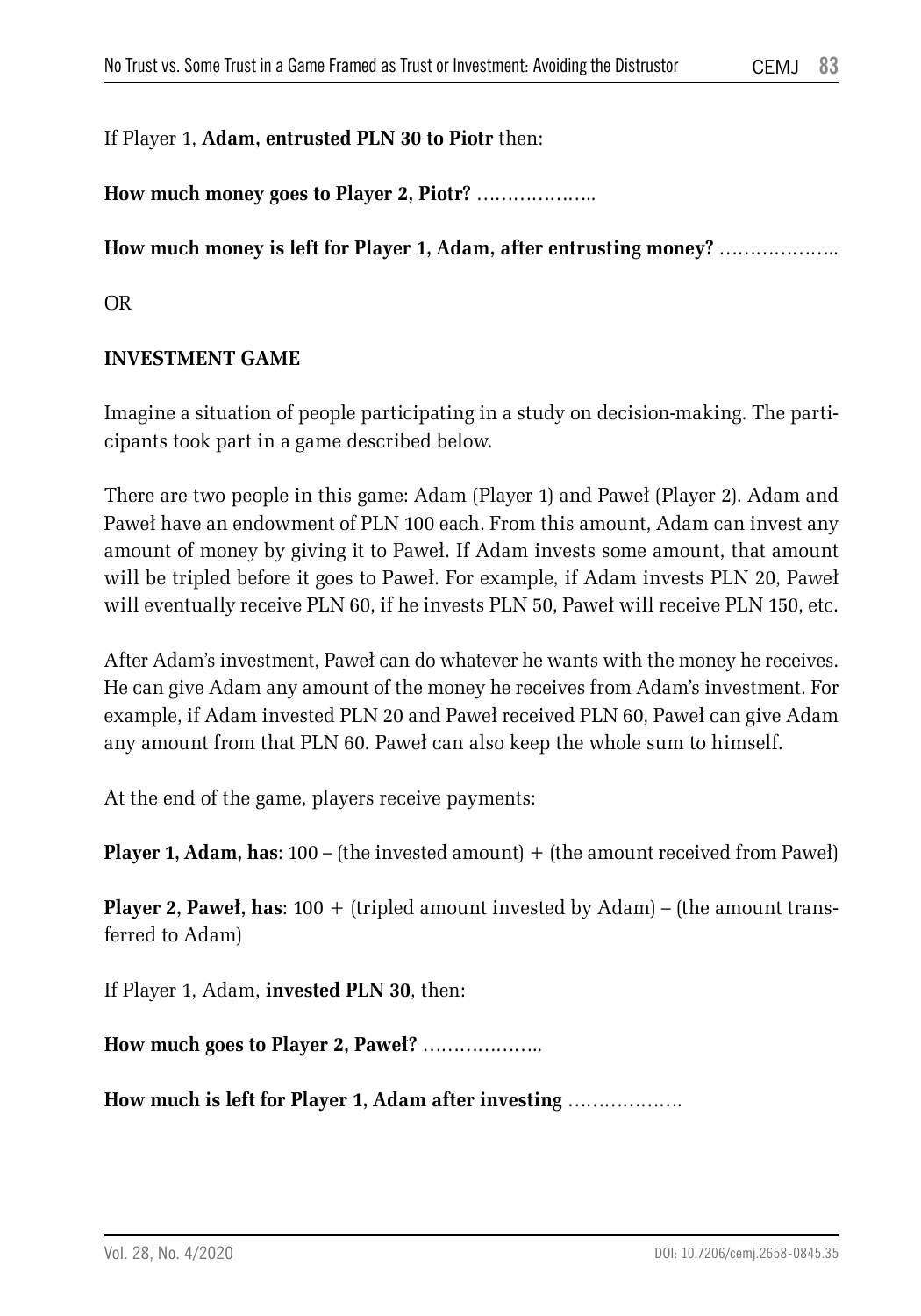### **II. PLAYER 1'S DECISION**

The game was played and it turned out that Player 1, Adam, entrusted nothing from PLN 100 to Player 2, Piotr, [Adam entrusted Player 2, Piotr, with PLN 10 from PLN 100].

### **How would you feel if you were Piotr, Player 2?**

OR

The game was played, and it turned out that Player 1, Adam, invested nothing out of his PLN 100 and gave nothing to Player 2, Paweł / [Adam invested PLN 10 out of his PLN 100 in Paweł, Player 2].

|             | I definitely<br>would not | I would<br>not | I would<br>rather not | <b>Difficult</b><br>to say | I would<br>rather feel | I would<br>feel | I definitely<br>would |
|-------------|---------------------------|----------------|-----------------------|----------------------------|------------------------|-----------------|-----------------------|
|             | $\bf{0}$                  | 1              | $\overline{2}$        | 3                          | 4                      | 5               | 6                     |
| Surprised   | $\theta$                  | $\mathbf{1}$   | $\overline{2}$        | 3                          | 4                      | 5               | 6                     |
| Irritated   | $\theta$                  | $\mathbf{1}$   | 2                     | 3                          | $\overline{4}$         | 5               | 6                     |
| Satisfied   | $\theta$                  | $\mathbf{1}$   | 2                     | 3                          | $\overline{4}$         | 5               | 6                     |
| Sad         | $\Omega$                  | $\mathbf{1}$   | $\mathcal{P}$         | 3                          | $\overline{4}$         | 5               | 6                     |
| Joyful      | $\theta$                  | 1              | $\mathfrak{p}$        | 3                          | 4                      | 5               | 6                     |
| Disregarded | $\theta$                  |                | $\overline{2}$        | 3                          | 4                      | 5               | 6                     |

### **How would you feel if you were Paweł, Player 2?**

### **Adam seems to you:**

|             | He definitely He does He seems Difficult<br>does not seem not seem rather not |                | to say | He seems<br>rather | He<br>seems | <b>He definitely</b><br>seems |
|-------------|-------------------------------------------------------------------------------|----------------|--------|--------------------|-------------|-------------------------------|
|             | 0                                                                             |                | 3      | 4                  | 5           | 6                             |
| Friendly    | 0                                                                             | $\mathcal{P}$  | 3      | 4                  | 5           | 6                             |
| Intelligent | 0                                                                             | $\mathfrak{p}$ | 3      | 4                  | 5           | 6                             |
| Polite      | 0                                                                             | $\mathcal{P}$  | 3      | 4                  | 5           | 6                             |
| Trustworthy | 0                                                                             | 2              | 3      | 4                  | 5           | 6                             |